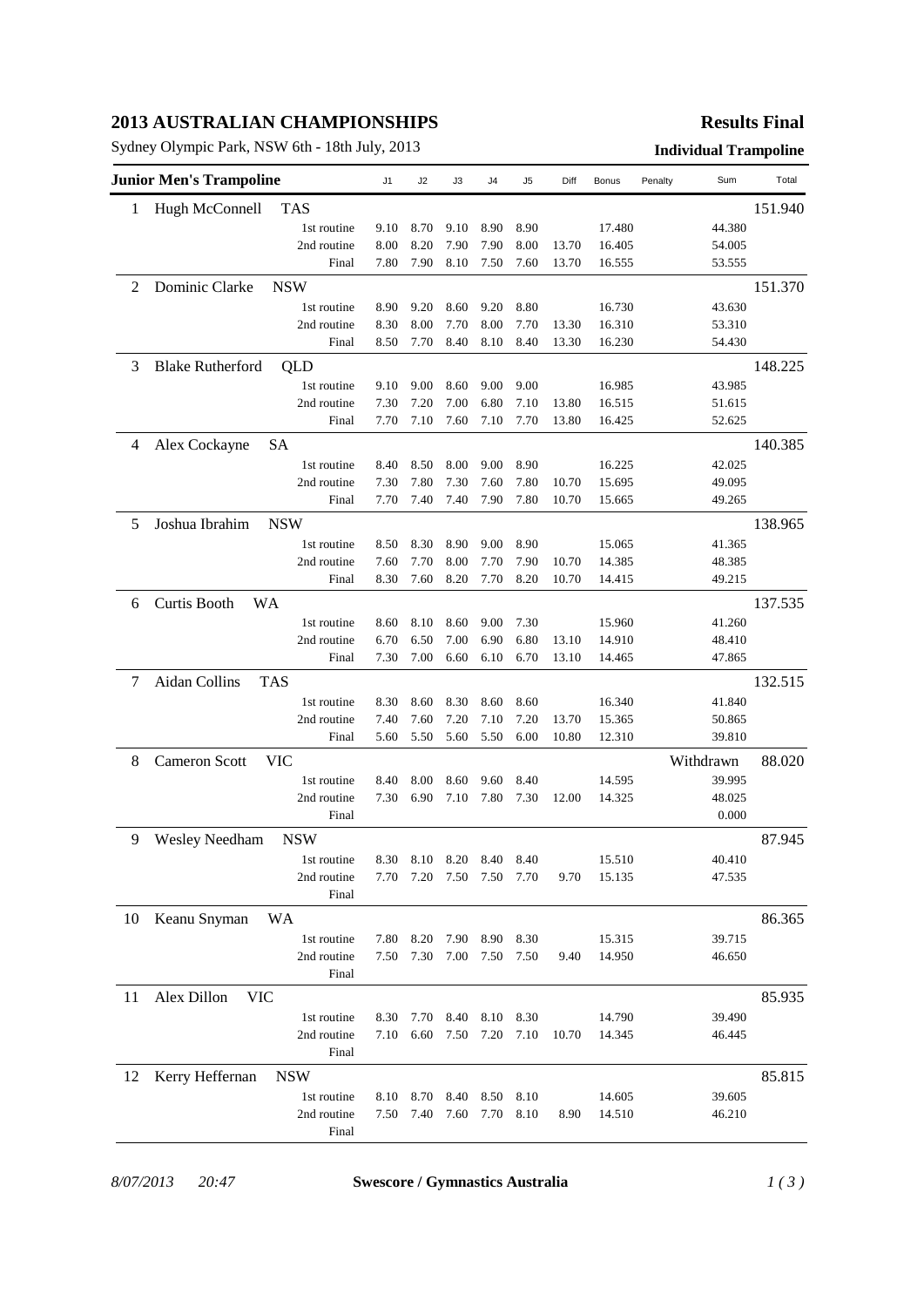## **2013 AUSTRALIAN CHAMPIONSHIPS**

Sydney Olympic Park, NSW 6th - 18th July, 2013 **Individual Trampoline**

### **Results Final**

|    | <b>Junior Men's Trampoline</b>    | J1   | J2           | JЗ           | J4                       | J5           | Diff  | Bonus  | Penalty | Sum            | Total  |
|----|-----------------------------------|------|--------------|--------------|--------------------------|--------------|-------|--------|---------|----------------|--------|
| 13 | <b>Brendan Weal</b><br><b>NSW</b> |      |              |              |                          |              |       |        |         |                | 85.380 |
|    | 1st routine                       | 8.40 | 8.40         | 7.90         | 8.30                     | 8.50         |       | 13.995 |         | 39.095         |        |
|    | 2nd routine                       | 7.40 | 7.30         | 7.70         | 7.30                     | 7.60         | 10.00 | 13.985 |         | 46.285         |        |
|    | Final                             |      |              |              |                          |              |       |        |         |                |        |
| 14 | Daniel Hancock<br><b>NSW</b>      |      |              |              |                          |              |       |        |         |                | 85.305 |
|    | 1st routine                       | 8.00 | 8.20         | 8.40         | 9.00                     | 8.00         |       | 14.455 |         | 39.055         |        |
|    | 2nd routine                       | 7.10 | 7.00         | 7.50         | 7.90                     | 7.70         | 10.00 | 13.950 |         | 46.250         |        |
|    | Final                             |      |              |              |                          |              |       |        |         |                |        |
| 15 | Makonnen Brown<br><b>TAS</b>      |      |              |              |                          |              |       |        |         |                | 82.985 |
|    | 1st routine                       | 7.70 | 7.20         | 7.50         | 8.10                     | 7.30         |       | 15.000 |         | 37.500         |        |
|    | 2nd routine                       | 7.00 | 7.00         | 7.00         | 7.20                     | 7.00         | 9.90  | 14.585 |         | 45.485         |        |
|    | Final                             |      |              |              |                          |              |       |        |         |                |        |
| 16 | Jack Petrie<br>WA                 |      |              |              |                          |              |       |        |         |                | 82.720 |
|    | 1st routine                       | 7.10 | 7.00         | 7.10         | 7.70                     | 7.40         |       | 15.735 |         | 37.335         |        |
|    | 2nd routine                       | 5.80 | 5.80         | 5.80         | 6.30                     | 5.80         | 13.30 | 14.685 |         | 45.385         |        |
|    | Final                             |      |              |              |                          |              |       |        |         |                |        |
|    |                                   |      |              |              |                          |              |       |        |         |                |        |
| 17 | Jared Archer<br>QLD               |      |              |              |                          |              |       |        |         |                | 81.435 |
|    | 1st routine                       | 7.50 | 7.80         | 7.70         | 7.60<br>6.60             | 7.80         |       | 15.775 |         | 38.875         |        |
|    | 2nd routine<br>Final              | 6.20 | 6.50         | 6.60         |                          | 6.60         | 9.00  | 13.860 |         | 42.560         |        |
|    |                                   |      |              |              |                          |              |       |        |         |                |        |
| 18 | Joshua Wang<br>NZ                 |      |              |              |                          |              |       |        |         |                | 80.605 |
|    | 1st routine                       | 7.30 | 7.00         | 7.50         | 7.80                     | 7.20         |       | 14.560 |         | 36.560         |        |
|    | 2nd routine                       | 6.70 | 6.60         | 6.80         | 7.10                     | 7.20         | 9.00  | 14.445 |         | 44.045         |        |
|    | Final                             |      |              |              |                          |              |       |        |         |                |        |
| 19 | Jordan Fletcher<br><b>NSW</b>     |      |              |              |                          |              |       |        |         |                | 79.875 |
|    | 1st routine                       | 7.30 | 7.50         | 7.50         | 8.00                     | 8.00         |       | 13.590 |         | 36.590         |        |
|    | 2nd routine                       | 6.70 | 7.00         | 6.80         | 7.30                     | 7.30         | 9.00  | 13.185 |         | 43.285         |        |
|    | Final                             |      |              |              |                          |              |       |        |         |                |        |
| 20 | Samuel Pallas<br>NZ               |      |              |              |                          |              |       |        |         |                | 77.925 |
|    | 1st routine                       | 6.00 | 5.80         | 6.20         | 6.40                     | 6.20         |       | 15.090 |         | 33.490         |        |
|    | 2nd routine                       | 6.40 | 7.10         | 6.70         | 6.90                     | 6.90         | 9.00  | 14.935 |         | 44.435         |        |
|    | Final                             |      |              |              |                          |              |       |        |         |                |        |
| 21 | Raphael Vargas<br>QLD             |      |              |              |                          |              |       |        |         |                | 74.050 |
|    | 1st routine                       | 7.70 |              | 8.20 7.60    | 8.40 8.10                |              |       | 15.260 |         | 39.260         |        |
|    | 2nd routine                       |      |              |              | 5.50 5.40 5.40 6.10 5.50 |              | 7.20  | 11.190 |         | 34.790         |        |
|    | Final                             |      |              |              |                          |              |       |        |         |                |        |
| 22 | Ryan Williams<br><b>TAS</b>       |      |              |              |                          |              |       |        |         |                | 53.750 |
|    | 1st routine                       | 1.40 | 1.40         | 1.50         | 1.50                     | 1.40         |       | 3.120  |         | 7.420          |        |
|    | 2nd routine                       | 7.50 | 7.30 7.20    |              | 7.10                     | 7.00         | 9.70  | 15.030 |         | 46.330         |        |
|    | Final                             |      |              |              |                          |              |       |        |         |                |        |
| 23 | <b>Anthoy Barmes</b><br>NZ        |      |              |              |                          |              |       |        |         |                | 45.825 |
|    | 1st routine                       | 7.90 |              |              | 7.80                     |              |       | 13.670 |         | 36.970         |        |
|    | 2nd routine                       | 1.20 | 7.70<br>1.20 | 7.30<br>1.20 | 1.30                     | 7.80<br>1.30 | 2.30  | 2.855  |         | 8.855          |        |
|    | Final                             |      |              |              |                          |              |       |        |         |                |        |
|    |                                   |      |              |              |                          |              |       |        |         |                |        |
| 24 | Robert Crawford<br>NZ             |      |              |              |                          |              |       |        |         | Withdrawn      | 0.000  |
|    | 1st routine                       |      |              |              |                          |              |       |        |         | 0.000          |        |
|    | 2nd routine<br>Final              |      |              |              |                          |              |       |        |         | 0.000<br>0.000 |        |
|    |                                   |      |              |              |                          |              |       |        |         |                |        |